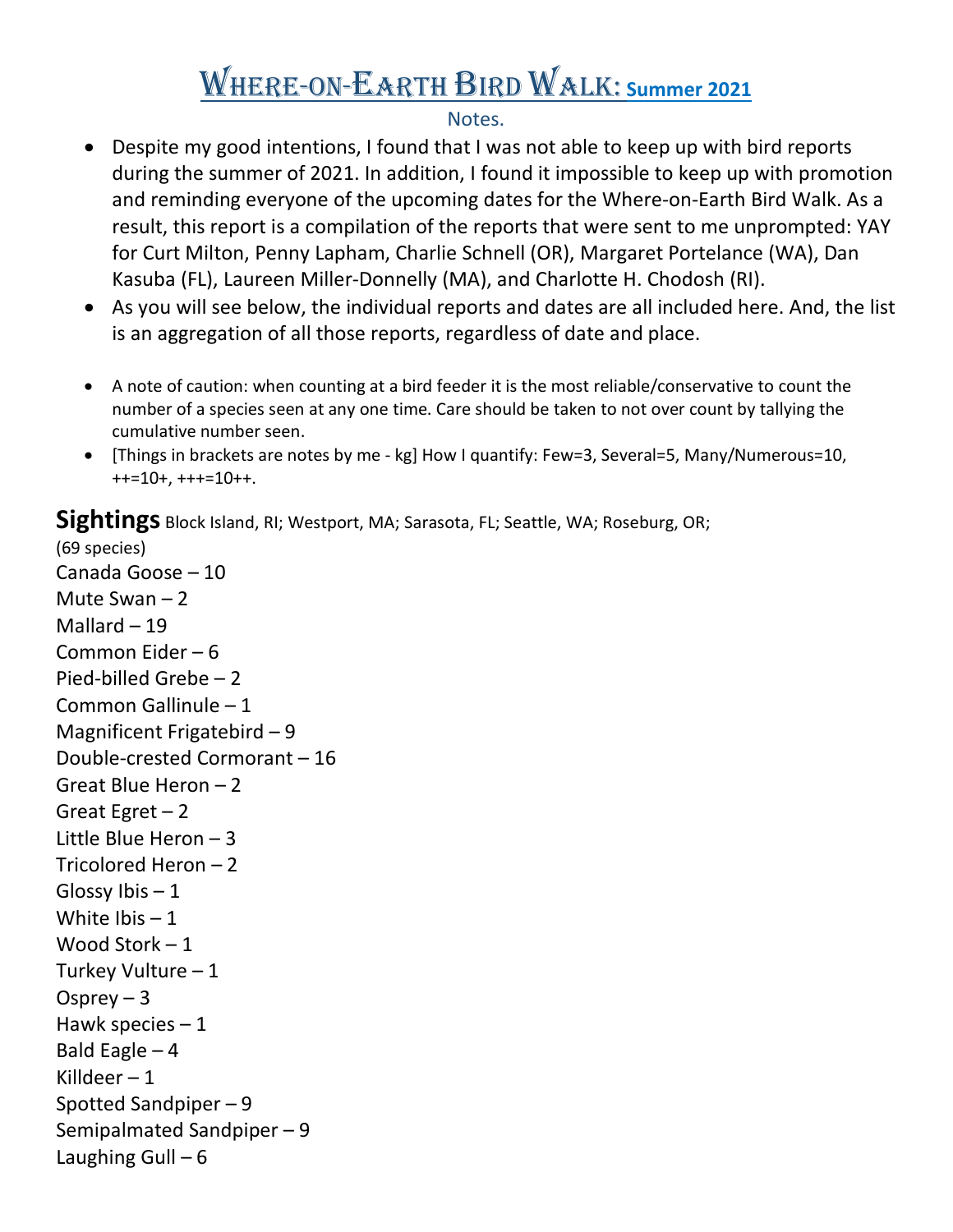Ring-billed Gull  $-3$ Herring Gull – 10 Gull species  $-1$ Roseate Tern – 2 Common Tern – 13 Mourning Dove – 13 Turtle Dove – 2 Rock Pigeon – 1 Chimney Swift – 1 Anna's Hummingbird – 1 Ruby-throated Hummingbird – 2 Red-bellied Woodpecker – 4 Downy Woodpecker – 2 Northern Flicker – 1 Pileated Woodpecker – 1 Acorn Woodpecker – 2 Peregrine Falcon – 1 Eastern Phoebe – 2 Blue Jay  $-10$ American Crow – 14 Tree Swallow – 60 Bank Swallow – 1 Barn Swallow – 9 Red-breasted Nuthatch – 2 Black-capped Chickadee – 7+ Brown Creeper – 4 Carolina Wren – 4 American Robin – 1 Gray Catbird – 2 Brown Thrasher – 8 Northern Mockingbird – 10 European Starling – 1 Cedar Waxwing – 3 Northern Parula – 1 Common Yellowthroat – 2 American Redstart – 5 Yellow Warbler – 1 Palm Warbler – 2 Song Sparrow – 3 Northern Cardinal – 6 Black-headed Grosbeak – 1 Red-winged Blackbird – 4